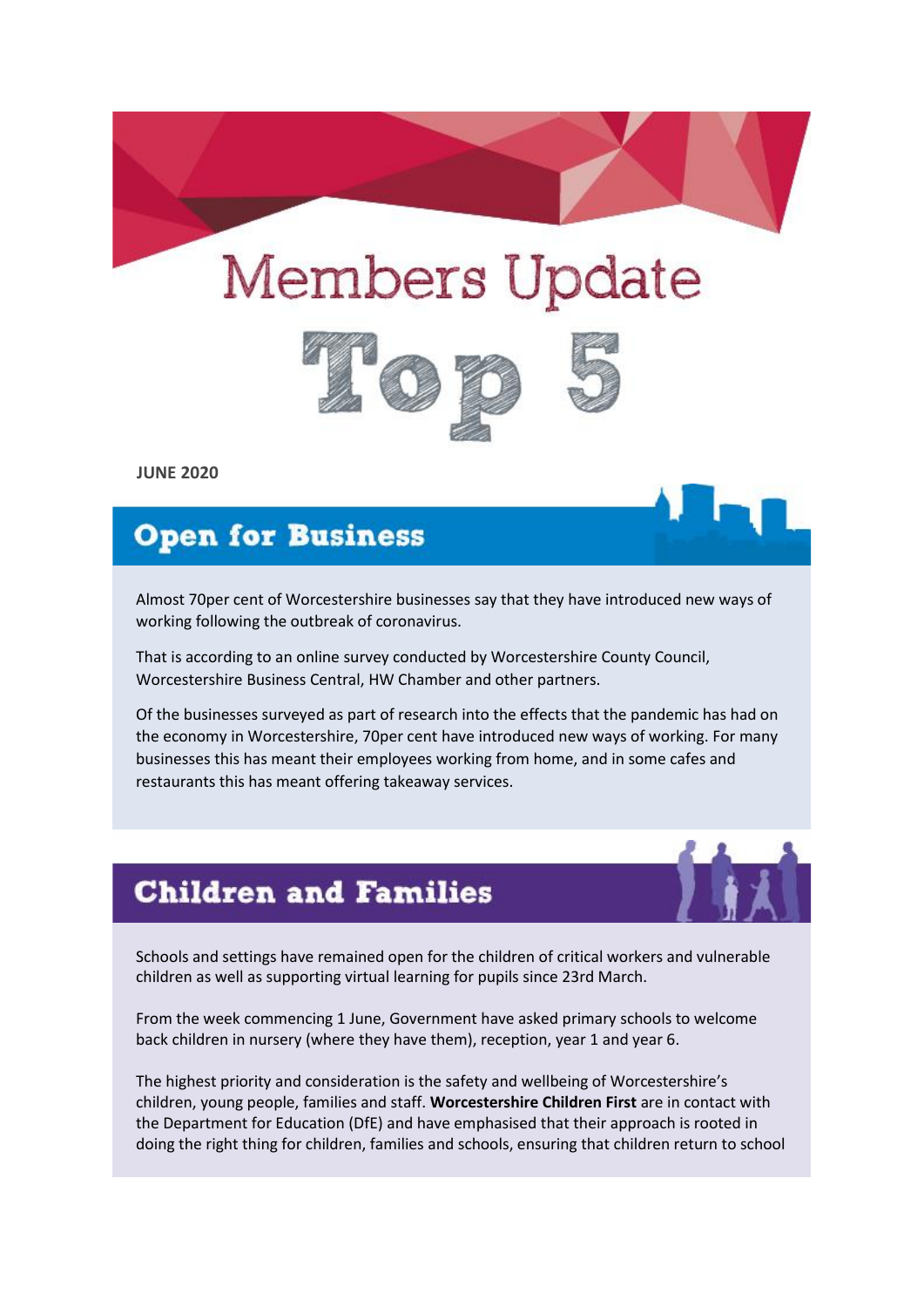when it is safe for them and the staff in their schools.

Worcestershire Children First are working very closely with a group of school leaders and other colleagues to ensure that each school has an individual tailored plan for re-opening, based on their individual circumstances as well as looking forward to the future.

The reopening and inclusion for reception, year 1 and year 6 pupils will be risk assessed and any decision about timing of the safe wider opening from June 1 will be based on the outcomes of risk assessments.

As you may be aware the **Learning and Achievement Services**, currently delivered by Babcock Prime, is transferring to Worcestershire Children First on Monday of 1 June 2020.

•

The main reason for this transfer is to have one joined up, unified service for children, young people and families in Worcestershire. Everybody working as one organisation to ensure our services can work closely together valuing families, ensuring a good education for all children and young people and protecting children when needed.

If you have any questions or concerns regarding the transfer of services to Worcestershire Children First please contact **[yoursay@worcschildrenfirst.org.uk](mailto:yoursay@worcschildrenfirst.org.uk)**



#### **Health and Wellbeing**

The County Council's **Here2Help**, community action campaign is still operating and taking referrals from people who need extra help while staying at home. Thousands of Worcestershire residents have been supported with food parcels, shopping, medicine collections and tasks around the home such as gardening or putting out bins. The Here2Help team is also working with colleagues and partners from the voluntary sector to tackle things such as loneliness and mental health issues.

We are celebrating all our volunteers who have offered help, during Volunteers' Week (1-7 June) and continue to promote the campaign to ensure everyone who needs help is able to ask for it. Some people are still reluctant to contact us, are too shy or don't realise we are able to help out with things like cutting grass.

If you know someone in need of non-urgent support, urge them to complete our online form [www.worcestershire.gov.uk/here2help](http://www.worcestershire.gov.uk/here2help)

If they are not able to access the online forms, this number is available Monday to Saturday, 8am – 6pm: 01905 768053.